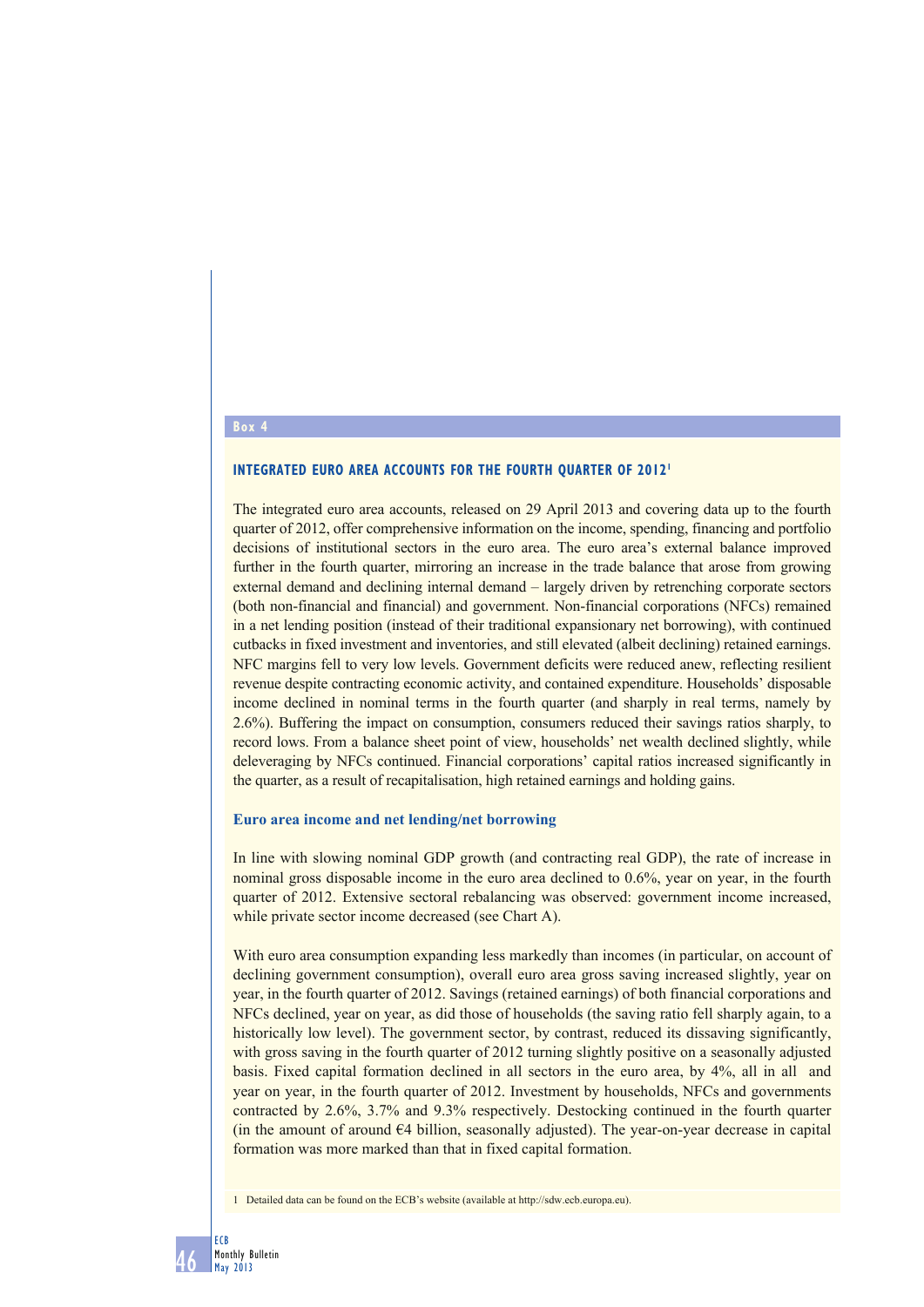## **ECONOMIC AND MONETARY DEVELOPMENTS**

Monetary and financial developments



As capital formation decreased and savings increased slightly, the euro area's net lending position again improved markedly, to 1.2% of GDP on a four-quarter-sum basis in the fourth quarter of 2012, which corresponded to a rising current account surplus. From a sectoral point of view, this improvement reflected a reduction of the government deficit in seasonally adjusted terms, while households' net lending remained stable (although declining, year on year). Financial corporations' net lending rose to a record level (of close to 2.5% of GDP, seasonally adjusted, in the fourth quarter), notably as a result of capital transfers received, while that of NFCs decreased slightly (see Chart B). On the financing side, cross-border flows remained subdued, although non-residents stepped up their purchases of debt securities issued by euro area residents other than banks in the fourth quarter of 2012.

# **Behaviour of institutional sectors**

In the fourth quarter, *households'* nominal income declined by 0.6%, year on year, after having increased by 0.1% in third quarter, impacted by a persistent and significant "fiscal drag" (net transfers by households to the government) that reduced income growth by 0.8 percentage point in the fourth quarter of 2012. At the same time, compensation of employees (notably that of government employees) and gross operating surplus/mixed income grew less strongly, thus contributing most to the decline in income growth (see Chart C). In real terms, households' income declined sharply again, namely by 2.6%, year on year. In order to cushion the impact on consumption, consumers continued to tap their savings. Their saving ratio fell sharply again, to a record low of 12.2%, seasonally adjusted (see chart D). Housing investment contracted in year-on-year terms, but less markedly than savings, so that households' net lending fell somewhat. Growth in both financing and financial assets continued to edge down, with ongoing portfolio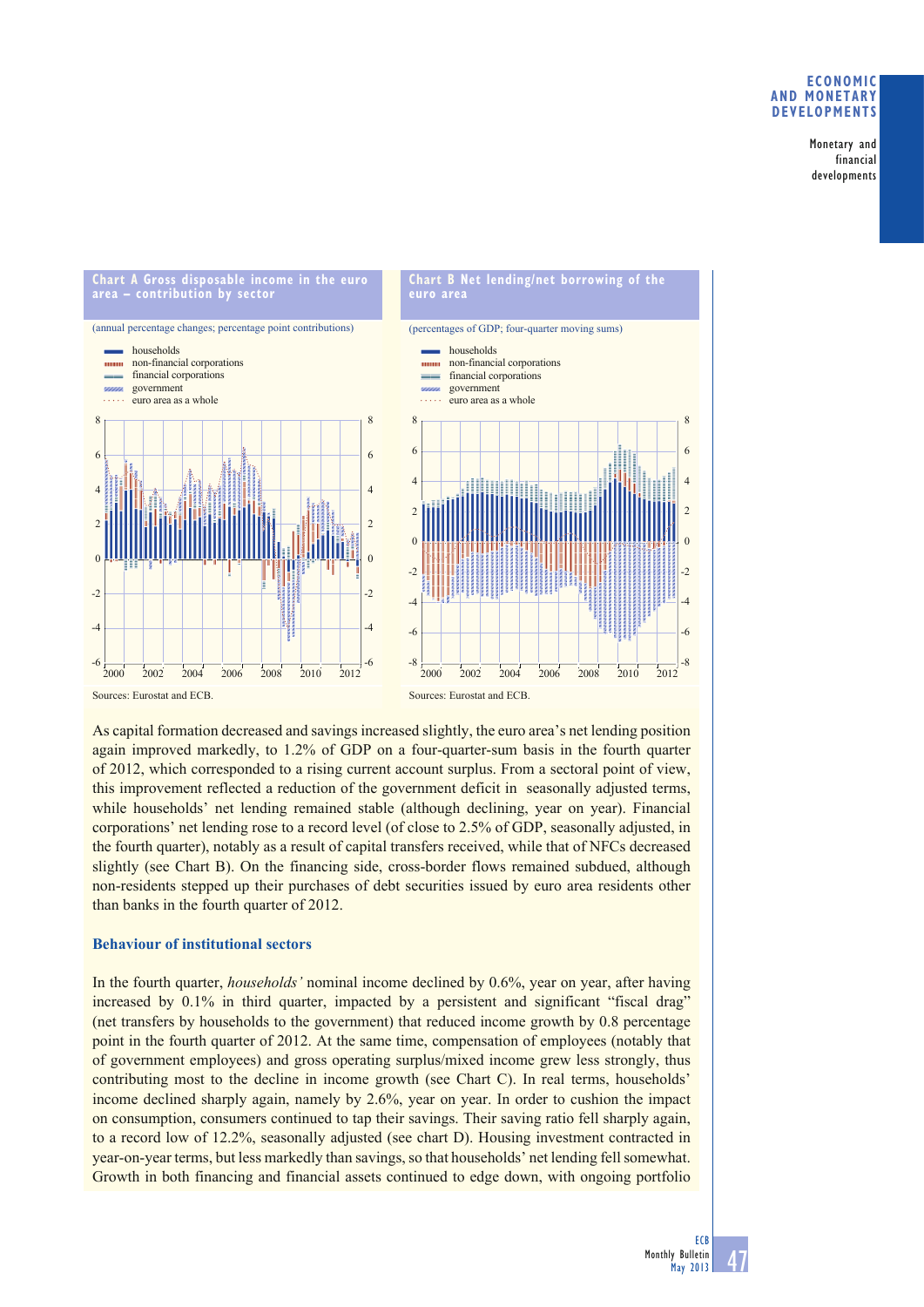

shifts into bank deposits, subdued additions to insurance technical reserves and disposals of debt securities. Household net wealth fell marginally, year on year, as net saving and gains on equity broadly offset holding losses on housing (see Chart G). Households' leverage ratios rose further to record highs.

The gross operating surplus of *NFCs* decreased anew (given that wages still rose faster than the value added), with business margins dropping to very low levels in the fourth quarter (see Chart E). Together with rising income taxes and net dividends paid, this led to a year-on-year decline in NFCs' savings (i.e. retained earnings), despite falling net interest paid and significant earnings on foreign direct investment. However, retained earnings remain elevated despite very low operating margins, due to low net interest paid, high earnings abroad, low (albeit rising) tax payments and low distributed dividends. Given the ongoing decline in fixed capital expenditure and destocking, NFCs' retained their unusual net lending position (see Charts B and F). With respect to their financing, NFCs favoured bond issuance ( $\epsilon$ 115 billion) over the last four quarters, instead of using bank loans (-€107 billion, in part reflecting bank restructuring in Spain). Intra-sector lending (loans granted by other NFCs and trade credit, which is particularly important for small and medium-sized enterprises in buffering bank financing constraints) slowed. NFCs added further to their already ample liquidity buffers (which stood at  $\epsilon$ 2.9 trillion). Deleveraging continued, also helped by higher prices on equity held.

Reflecting consolidation measures, the seasonally adjusted *government* deficit declined further in the fourth quarter (with net borrowing standing at 3.7% of GDP on a four-quarter-sum basis), owing to resilient revenues (taxes), despite contracting activity, and to contained expenditure.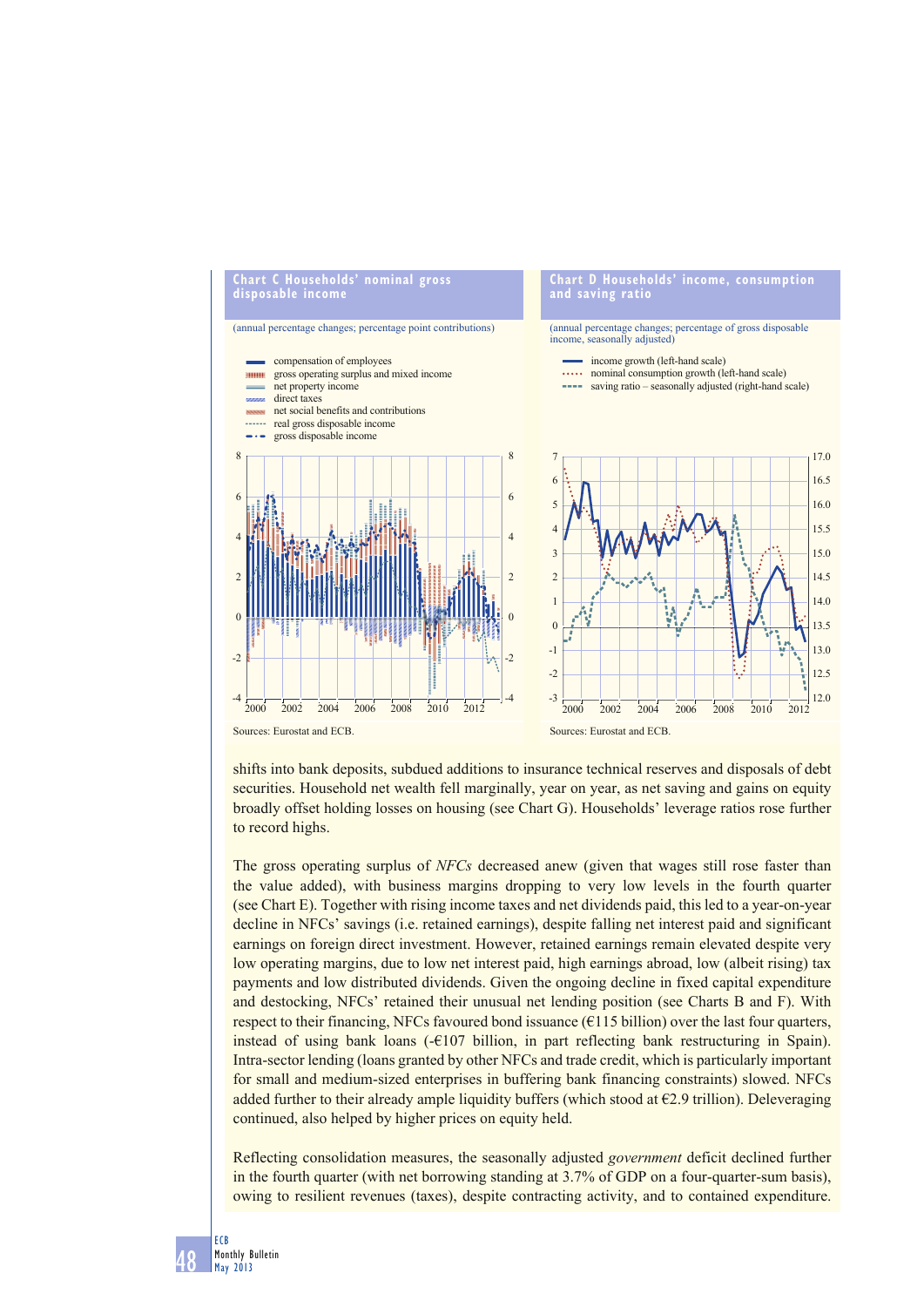## **ECONOMIC AND MONETARY DEVELOPMENTS**

Monetary and financial developments



Year-on-year growth of total expenditure (other than capital transfers) stabilised in nominal terms, with both compensation of employees and fixed capital formation declining by 1.8% and 9.3% respectively. As a result, government gross saving turned positive, on a seasonally adjusted basis, for the first time since the fourth quarter of 2008. Significant capital transfers were spent on the recapitalisation of banks in the fourth quarter of 2012. Government debt issuance continued to fund high deficits and significant increases in financial assets, which reflected, in particular, sizeable inter-government lending, the provision of capital for the European Stability Mechanism  $(633$  billion) and some bank recapitalisations (those treated as financial transactions). Debt securities issued by governments were bought by non-residents and investment funds.

Although remaining at elevated levels, *financial corporations'* disposable income declined in the fourth quarter of 2012, reversing significant gains in previous quarters, as net dividends earned fell back and value added plus net interest earned continued to contract. Given still sizeable net retained earnings  $(640 \text{ billion in the fourth quarter})$ , significant recapitalisations – via capital transfers and injections of equity by the government (about  $\epsilon$ 35 and  $\epsilon$ 20 billion respectively) or equity issuance on the market  $(633 \text{ billion})$  – and holding gains on assets, financial corporations' net assets at market value (an aggregate measure of their "capital") rose sharply (see chart H). Additions to the balance sheets of financial corporations remained subdued on a consolidated basis.

## **Balance sheet dynamics**

The net worth of households fell marginally, year on year, in the fourth quarter of 2012, namely by the equivalent of 0.3% of income (as opposed to increases in both 2010 and 2011, with a peak of 21.8% having been recorded in the second quarter of 2011). The positive influence of net saving (6.4% of income in the fourth quarter, after 6.9% in the third quarter) and of holding